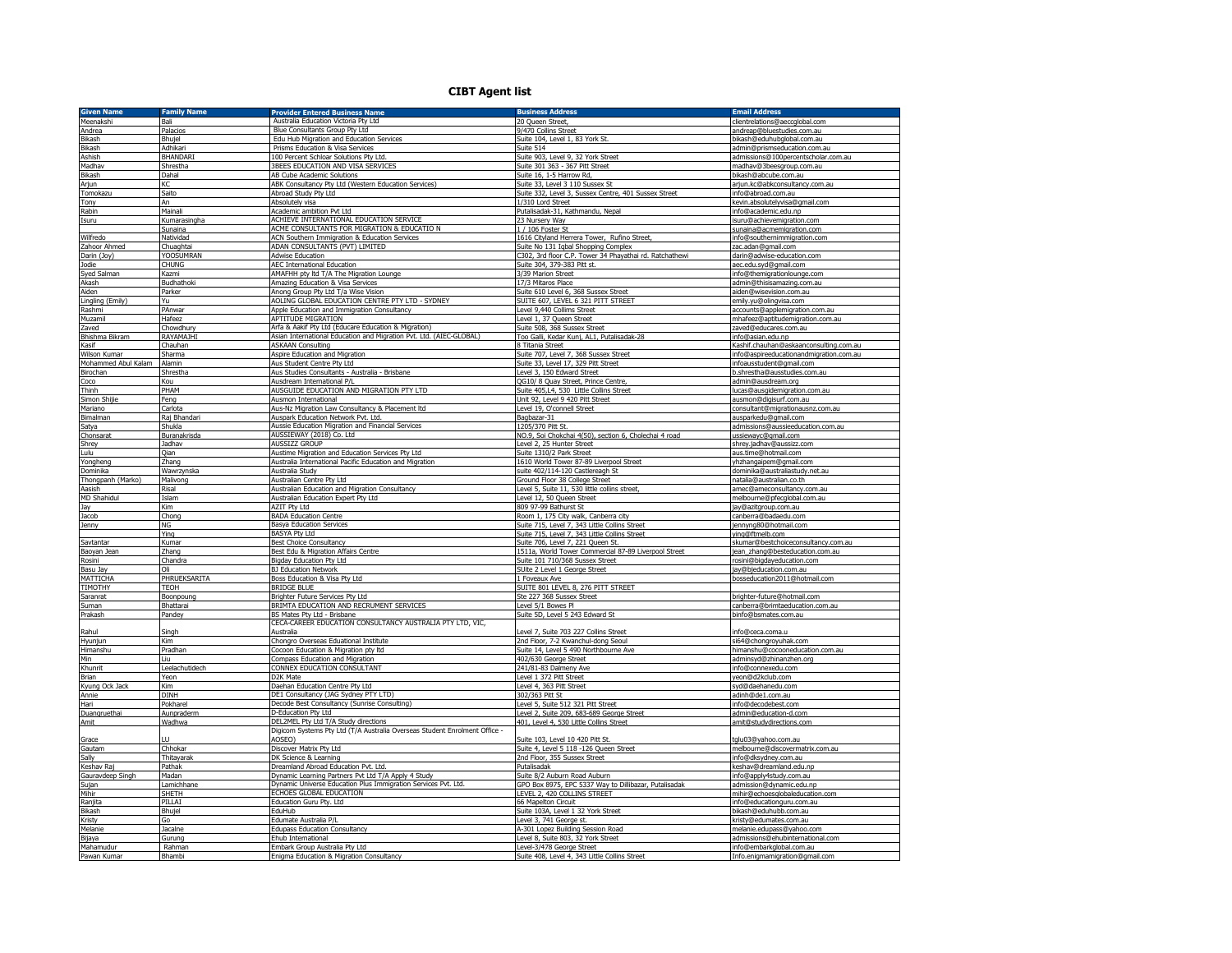| Hira Lal                | Kandel                                      | <b>Eplanet Global</b>                                                                                | Suite 504A, 32 York Street                                                                      | nfo@eplanet.com.au                                          |
|-------------------------|---------------------------------------------|------------------------------------------------------------------------------------------------------|-------------------------------------------------------------------------------------------------|-------------------------------------------------------------|
| Hari                    | Sapkota                                     | <b>EPlanet Global Pty Ltd</b>                                                                        | Suite 504A/32 York Street                                                                       | admin@instaedu.com.au                                       |
| Ashok                   | Basnet                                      | Everest Education & Visa Services                                                                    | Suite 8, level1 143 London Circuit                                                              | everesteduaustralia@gmail.com                               |
| Arpa                    | Stanborough                                 | <b>Excel Education Centre</b>                                                                        | 12/360 Glemore Parkway                                                                          | exceleducation.syd@gmail.com                                |
| Saroi                   | Sharma                                      | Expert Education - Melbourne                                                                         | Level 3, 313 Flinders Lane                                                                      | melbourne@experteducation.com.au                            |
| Aaradhana               | Donaol                                      | Expert Education & Visa Services- Brisbane                                                           | Level 7, 97 Creek Street                                                                        | admission.bne@experteducation.com.au                        |
| Admissions              | <b>Expert Education &amp; Visa Services</b> | <b>Expert Education and Visa Services</b>                                                            | Level 6, 263 Clarence Street                                                                    | admission@experteducation.com.au                            |
| Canberra                | <b>Expert Education &amp; Visa Services</b> | Expert Education and Visa Services (Canberra, Australia)                                             | Level 1.10/17/23 Oatley Ct                                                                      | canberra@experteducation.com.au                             |
| Donar Firman            | Rochmilijar                                 | Faith Indo Aust Education Services PTY                                                               | 21/49-53 Vermont Street                                                                         | faitheducationau@gmail.com                                  |
| Monica                  | Fernandes                                   | Fernandes Migration                                                                                  | WOTSO Chermside Level 2 Westfield Chermside                                                     | visas@fernandesmigration.com.au                             |
| Mohiuddin               | <b>AHMED</b>                                | First Choice Visa & Education Service                                                                | 1 61-67 Haldon Stree                                                                            | mahmed@myfirstchoice.com.au                                 |
| Diego                   | Nardin                                      | First Gate - Student Services                                                                        | 712/250 Pitt Street                                                                             | diogo@firstgateaus.com                                      |
| Amit                    | Paudval                                     | First Step Educational Consultancy Pvt. Ltd.                                                         | Milanchowk                                                                                      | director@firststep.com.np                                   |
| Rony                    | Joseph                                      | Flyworld Immigration and Legal Services PTY Ltd.                                                     | 8B, 25 Bay Street                                                                               | migration@flyworldau.com                                    |
| H.                      | Su                                          | Foreign Business Agency                                                                              | 59 Douglas Ave                                                                                  | aus6688@yahoo.com.au                                        |
| Steve                   | Suprapto                                    | Fortrust International Pty Ltd                                                                       | Unit 9, Level 1, 377-383 Sussex Street                                                          | info@fortrust.com                                           |
| Shyam Kumar             | Sinah                                       | Fortune Consultants Pvt Ltd                                                                          | Ramshahpath Putalisadak-32                                                                      | nfo@fortunenepal.com                                        |
| Arjun                   | Thapaliya                                   | FURTHER EDUCATION & MIGRATION SERVICES PTY LTD                                                       | Suite 2635 Level 26 / 44 Market Street                                                          | furthereducationmigration@gmail.com                         |
| Usha                    | Sagathiya                                   | Gallops Eduservices                                                                                  | 7/35 CLARENCE ST                                                                                | usha@gallopsinternational.com.au                            |
| Phetamphone             | Chanthaphet                                 | Genius Study Abroad Consultant                                                                       | 20 Samsenthai Road Nongduang Nua Village                                                        | Phetamphone@gsaclaos.com                                    |
| Rajendra                | Jorety                                      | Genuine Education & Migration Solutions                                                              | 22-28 Edgeworth David Avenue                                                                    | ruprety@educate-migrate.com                                 |
| Deepak                  | <b>CHHFTRI</b>                              | Global Consulting and Business Services Pty Ltd                                                      | Level 2 100 Clarence Street                                                                     | info@qlobalconsult.com.au                                   |
| Ewan                    | KIM                                         | <b>Global Mate</b>                                                                                   | Level 2, 144 Adelaide Street                                                                    | info@goglobalmate.com                                       |
| Jason                   | Dona                                        | <b>Global Student Services</b>                                                                       | Suite 8, Level 4, Labor Council Building, 377-383 Sussex Street                                 | admin@ass.net.au                                            |
| David                   | <b>SHAKYA</b>                               | Global Study Partners Nepa                                                                           | Level 5 Daisy Bass New Plaza Putalisadak                                                        | david.shakya@studylane.com.au                               |
| Saurabh                 | Smar                                        | Global Vision Migration consultants                                                                  | <b>Bourke Street</b>                                                                            | info@mygvm.com.au                                           |
| Wed                     | Lozada                                      | Globancy                                                                                             | 14/327 Pitt Street                                                                              | wed@qlobancy.com                                            |
| Tanvi                   | Dutt                                        | <b>GNT Migration</b>                                                                                 | 10 Bembooka Ct,                                                                                 | info@gntmigration.com.au                                    |
| <b>Babu Ram</b>         | Pariyar                                     | Goldengate Educational Consultancy                                                                   | Ratnanagar-1                                                                                    | goldengate.edu.np@gmail.com                                 |
| Thitirat                | SRISOMBOON                                  | Good Day Study                                                                                       | Suite 601 Level 6 233 Castkereagh street                                                        | thitirat@gooddaystudy.com                                   |
| Nabin                   | Shahi                                       | Goodwill Consult                                                                                     | Suite 14 94 Beamish Street                                                                      | nfo@qoodwillconsult.com.au                                  |
| Ashish                  | Tiwari                                      | GRACE INTERNATIONAL SYDNEY PTY LTD                                                                   | Suite 211 Level 2 250 Pitt Street                                                               | ashish@graceintlgroup.com                                   |
| Sandra Veronica         | <b>Bustamante Mariscal</b>                  | Grasshopper International                                                                            | Carrera 13, no. 96-67, oficina 201                                                              | sandra@gi.com.co                                            |
|                         | Oh                                          | <b>GS Management Consulting</b>                                                                      | Suite 10, 5 Bay Drive                                                                           | caesar.oh@gmail.com                                         |
|                         | Oh                                          | <b>3S Management Consulting</b>                                                                      | Suite 10, 5 Bay Drive                                                                           | caesar.oh@qmail.com                                         |
| Nirajan                 | Thapa                                       | <b>Guidance Education</b>                                                                            | Suite 110, Level 1, 250 Pitt Street                                                             | nirajan@quidance.com.au                                     |
| Minjia (Jasmine)        | Rao                                         | <b>HECT Education &amp; Migration</b>                                                                | Suite 111, Level 1, 4-10 Goulburn Street                                                        | jasmine@hectedu.com.au                                      |
| Zhang                   | David                                       | Himalava Global                                                                                      | Suite 803 32 York St                                                                            | qlobalhimalaya@qmail.com                                    |
| Adarsha                 | Jung Pande                                  | Himalayan Business Group                                                                             | Level 1, Dickson Place                                                                          | canberra@himalayanbusiness.com                              |
| Suleyman (Simon)        | Boncukcu                                    | Hub Education PTY LTD                                                                                | Suite 602 No.99 Bathurst Street                                                                 | application@hubedu.com.au                                   |
| Jannie                  | Im                                          | iAE (Melbourne)                                                                                      | Level 5 250 Collins Street                                                                      | melb admin@iaeedunet.com                                    |
| Chananuch (Tan)         | Sricharoen                                  | Idol Student Services p/L                                                                            | 13/368 Sussex St.                                                                               | idol_ideas@hotmail.com                                      |
| Victoria Lakambini      | AMIN                                        | Immarie Student Enrichment Link, Co.                                                                 | 003 S. Lucas Street                                                                             | immarie senlink@yahoo.com.au                                |
| <b>Jon</b>              | Duong                                       | IMMI Centre Pty Ltd.                                                                                 | !0/10 Milton Street                                                                             | admin@immicentre.com.au                                     |
| Bing                    | Zhang                                       | <b>Inform Education Australia</b>                                                                    | Suite 307/451 Pitt St                                                                           | Bina@c21.edu.au                                             |
| Mauricio                | Pucci                                       | <b>Information Planet</b>                                                                            | Level 3 484 Kent Street                                                                         | mauricio.pucci@informationplanet.com.au                     |
| Punlapa                 | <b>JUVASVA</b>                              | Int Education centre                                                                                 | Suite 209, Pacific Trade Centre, 368 Sussex Street, Sydney                                      | punlapa@inteducenter.com                                    |
| Herni                   | Tagiran                                     | International Student Network (ISN) (Sydney)                                                         | Level 3, Suite 301, 368 Sussex Street                                                           | herni@isn-edu.com                                           |
| Prabha                  | Shrestha                                    | <b>ISAN Education</b><br>Japamate Pty Ltd                                                            | level 13, 327-329 Pitt Street                                                                   | sydney@isaneducation.com.au                                 |
| Yuto                    | Iketani                                     |                                                                                                      | 5-3207 Takenoyama                                                                               | info@japamate.com                                           |
| Nestor                  | Nonato Macedo<br><b>SUN</b>                 | JENOX INTERNATIONAL EDUCATION<br>Joysun Migration and Education Consultants and Translation Services | Level 11, Suite 1101 309 Pitt Street                                                            | admin@jenoxinternational.com                                |
| Peng (Oliver)<br>MANAMI |                                             |                                                                                                      | 311 Dixon House, 413-415 Sussex Street                                                          | ausnzvisa@hotmail.com                                       |
| David                   | ZHANG<br>Jun                                | JPIIMI CONSULTING PTY LTD<br>Jun Study Care                                                          | 504/431 - 439 Sussex Street<br>Suite 7, 15 Parnell Street                                       | jpiimmiconsulting@hotmail.com                               |
|                         |                                             | K&O Migration and Education Services Pty Ltd                                                         |                                                                                                 | jun_study@hotmail.com                                       |
| Orawan<br>Pritha        | Snow<br>Karki                               | Kandel Consultant                                                                                    | Suite 8 809/368 Sussex Street<br>10, 230 Collins Street                                         | info@kointer.com<br>pritha@kandelconsultant.com             |
| Anil                    | Uprety                                      | Kangaroo Education Foundation - Burwood NSW                                                          | Suite 2, Level 1, 14 Railway Parade                                                             |                                                             |
| Krishna Prasad          | ARYAI                                       | Kavya Global Network                                                                                 |                                                                                                 |                                                             |
| Shambu                  |                                             |                                                                                                      |                                                                                                 | anil@kangarooedu.com.au                                     |
| Kirti                   |                                             |                                                                                                      | Shantinagar 34                                                                                  | krishna.kavyaqn@qmail.com                                   |
|                         | Kadel                                       | KBA Blohal Ptv I td                                                                                  | -3 Kings Street                                                                                 | sydney@kbaqlobal.com                                        |
|                         | Sharma                                      | Kirti Migration Services                                                                             | 719, 91 Phillip Street                                                                          | info@kirti.com.au                                           |
| Sydney                  | Kokos                                       | KOKOS - Sydney                                                                                       | Suite 44, Level 7, 591 George Street                                                            | sydney@ikokos.com                                           |
| Ruchi                   | Gupta                                       | KR Education Pty Ltd                                                                                 | 810 George Street                                                                               | kreducationandmigration@gmail.com                           |
| Bhume                   | <b>SUBEDI</b><br>Ha                         | <b>CTM Consulting Group Pty Ltd</b>                                                                  | Suite 146, Level 4 416-418 Pitt Street                                                          | info@ktmconsultingroup.com                                  |
| Kim                     |                                             | Kymm Education Travel Migration Services                                                             | Level 17/9 Castlereagh Street                                                                   | kimha@kymm.com.au                                           |
| Sydney                  | Latino Australia (LAE)<br>KARKT             | LAE (Australia - Sydney)                                                                             | Level 1, 191 Clarence Street                                                                    | sydney@latinoaustralia.com                                  |
| Anita                   |                                             | Landmark Education - Sydney                                                                          | Suite 12, Level 1 301 Castlereagh Street                                                        | anita.karki@landmark.edu.np                                 |
| Nuttapong<br>Rupesh     | Avirutjinda<br>PATHAK                       | Learning Plans Education                                                                             | 413/368 Sussex Street<br>Level 10/611 Flinders Street World Trade Centre, Tower 4               | admin.sydney@greatstudy.co.th                               |
|                         |                                             | Lifeline Education and Migration Services Pty Ltd                                                    | Putalisadak                                                                                     | lifelinemigration@gmail.com                                 |
| Prakash                 | PANDEY                                      | Mate's Education                                                                                     |                                                                                                 | info@matesedu.com                                           |
| Ramesh                  | Pathak                                      | Meet Point Educational Consultancy Pvt Ltd<br>Merit Education & Migration Services [M30178]          | Putalisadak, Kathmandu                                                                          | info@meetpoint.edu.np                                       |
| Chalise<br>Surya        | Ram<br>Khanal                               | MG Associates Pty Ltd                                                                                | Suite 4/113-115Main Road<br>Level 3 3030a, 276 Pitt St                                          | ram@meritservices.com.au<br>edication@mgassociates.com.au   |
| <b>MONGKOL</b>          | PANYAWUTHILERT                              |                                                                                                      | 710/368 Sussex st.                                                                              |                                                             |
| Diego Alonso            | <b>CARRIZALES CRUZ</b>                      | MP Education and Migration Services<br>MY OZ STUDY PTY LTD                                           | Level 1, Suit 91. 515 Kent Street                                                               | mpgroup.info@gmail.com<br>nfo@myozstudy.com                 |
|                         | Patano                                      | My Visa Options                                                                                      | Level 7, 530 Little Collins St.                                                                 |                                                             |
| Joseph<br>Jessica       | Tran                                        | MYAUSVISA PTY LTD                                                                                    | Level 2, Suite 216, 368 Sussex Street                                                           | info@myvisaoptions.com<br>admission@myausvisa.com.au        |
| Pvra                    | <b>IFF</b>                                  | Namoo Edu Consulting Pty Ltd                                                                         | Suite 8, 70 Macquarie St                                                                        | pyralee@namooedu.com                                        |
| <b>Bimal Kumar</b>      | Bhattarai                                   | Naosams Migration Services                                                                           | Level 15, Suite 1510 87 - 89 Liverpool Street                                                   | naosams@ozemail.com.au                                      |
|                         | Kharel                                      | NECC Educational Consultancy Pvt. Ltd                                                                | Shrawan Path                                                                                    | kamal@neccedu.com                                           |
| Subhanshu               | Vasudeva                                    | <b>Needs Migration</b>                                                                               | 3197 Great Western Highway 181 Church St                                                        | vasu@needsmigration.com.au                                  |
| Rocky                   |                                             | NEW EDGE CONSULTANCY SERVICES - NEW EDGE CONSULTANCY PTY LTD                                         | Level 8, Suite 4, 99 York Street                                                                | info@newedgecs.com                                          |
|                         | Zhang                                       | Newstars Education Counselors PTY LTD                                                                | suit 3, Level 4, 11 London Circuit                                                              | tony@newstarsec.com.au                                      |
| Tony<br>Anu             | <b>BISTA</b>                                | Nexor Education and Migration Services                                                               | Level 20, 350 Queen Street                                                                      | admissions@nexorgroup.com.au                                |
| Santosh                 | Nyaupane                                    | Next Term Education & Visa Services                                                                  | Suite 801 Level 8, 60 York St                                                                   | info@nextterm.com.au                                        |
| Bhimsen                 | Baral                                       | Nice Education Consultancy                                                                           | Dillibazar, Kathmandu                                                                           | info@niceeducation.com.np                                   |
| Suresh<br>Sandip        | <b>CHHETR</b><br>Khanal                     | Noble Career Guurs<br>Oceania Education Solutions                                                    | Suite 614, Level6, 343 Little Collins St<br>sUITE 308, Level 3 Fay Worth House 379-383 Pitt St. | education@noblecareergurus.com<br>sandip.khanal99@gmail.com |